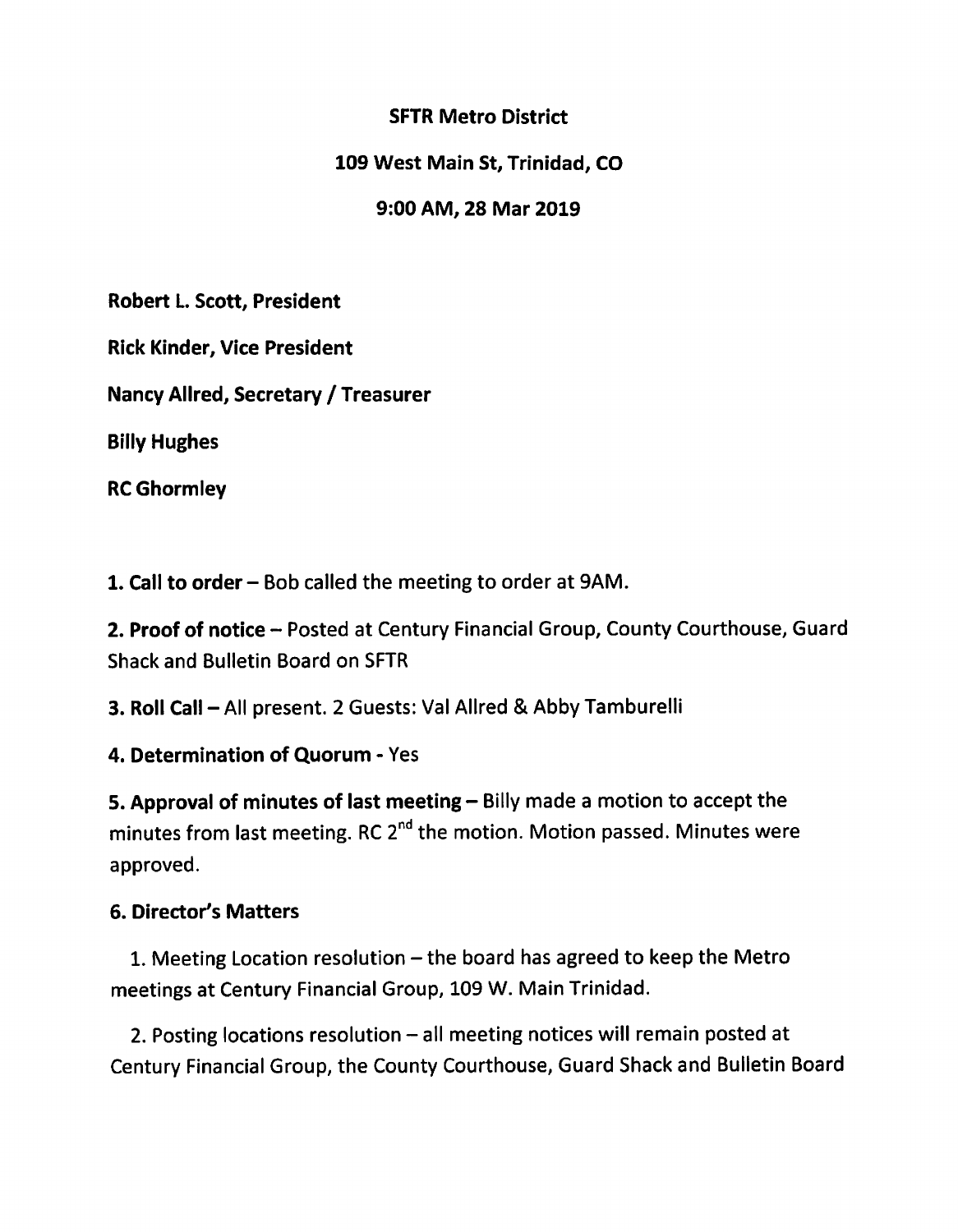on SFTR. When the construction of the MOC is complete, there will be a notice posted there as well.

3. Disclosure of conflicts - no conflicts required disclosure

4. Approve the authorization to file an audit – Billy made a motion to continue filling a yearly audit. RC 2<sup>nd</sup> the motion. All in favor. Motion passed.

5. Adopt a Colorado Open Records policy - Bob made a motion to conform to the statutory fees and requirements stated in the C.R.S (Colorado Revised Statutes). Billy 2<sup>nd</sup> the motion. All in favor. Motion passed.

6. Adopt an indemnification resolution - Bob made a motion to adopt the C.R.S 24-10-110. Nancy 2<sup>nd</sup> the motion. All in favor. Motion passed.

7. Annual customer information letter - RC will make corrections and add additional information. This letter will be sent out with the April bills and posted on the website.

# 8. Financials

1. Treasurer's report / Cash flow forecast - Nancy reviewed the current financials. There are no financial concerns at this time.

2. MOC requisition  $4 - no$  questions or concerns

3. Costs and benefits of monthly meter reads - after much discussion the board decided to continue with monthly meter reads. Monthly meter reads have proven to detect water leaks early for the customers and minimizing their charges; this also shows the city that the metro is monitoring their water usage and they have also helped with the early detection of meter malfunctions. The Board voted to continue the monthly meter reads and increase the monthly Maintenance Fee by \$2.00 (\$6 per quarter). The Maintenance Fee for each user will go from \$112.50 to \$118.50 effective with the April-June 2019 billing cycle.

9. Insurance for volunteers - Nancy provided two coverage options available. Bob made a motion to provide insurance for volunteers. Billy 2<sup>nd</sup> the motion. Motion passed. Nancy will clarify the coverage options and get back to the board.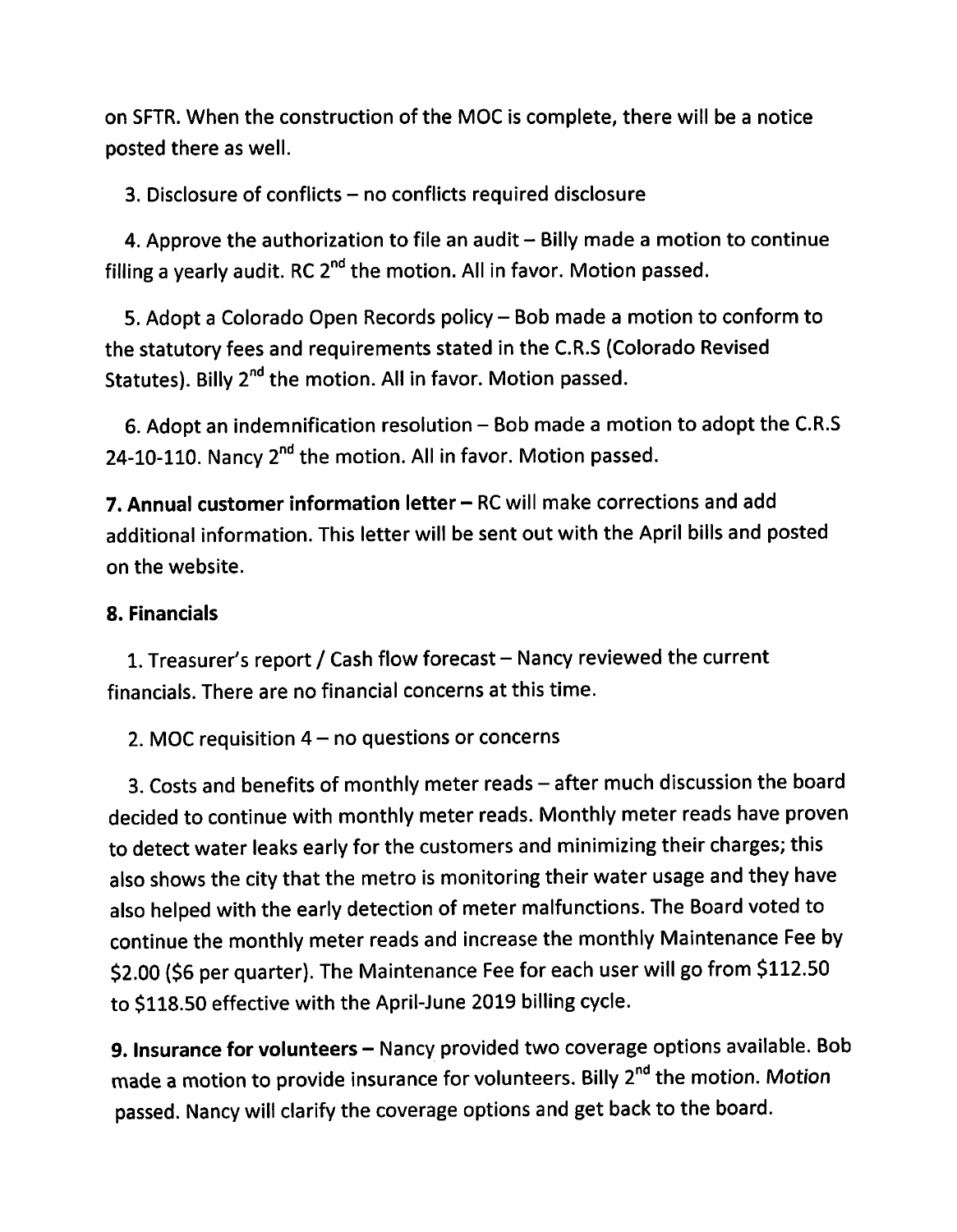10. Operations Center building status - Bob gave a quick update on the building progress. The roof should be finished today and the insulation should be finished within 2 weeks. After these projects are completed, the contractor and electrician can start on the interior walls. Things are moving along quickly but it is to still too early for an estimated completion date. The board discussed fencing off the perimeter and adding a cattle guard to keep livestock out of the area.

11. Other business - Rick stated that all water test results have been well within the states acceptable limits.

12. Adjourn - Meeting was adjourned at 10:14.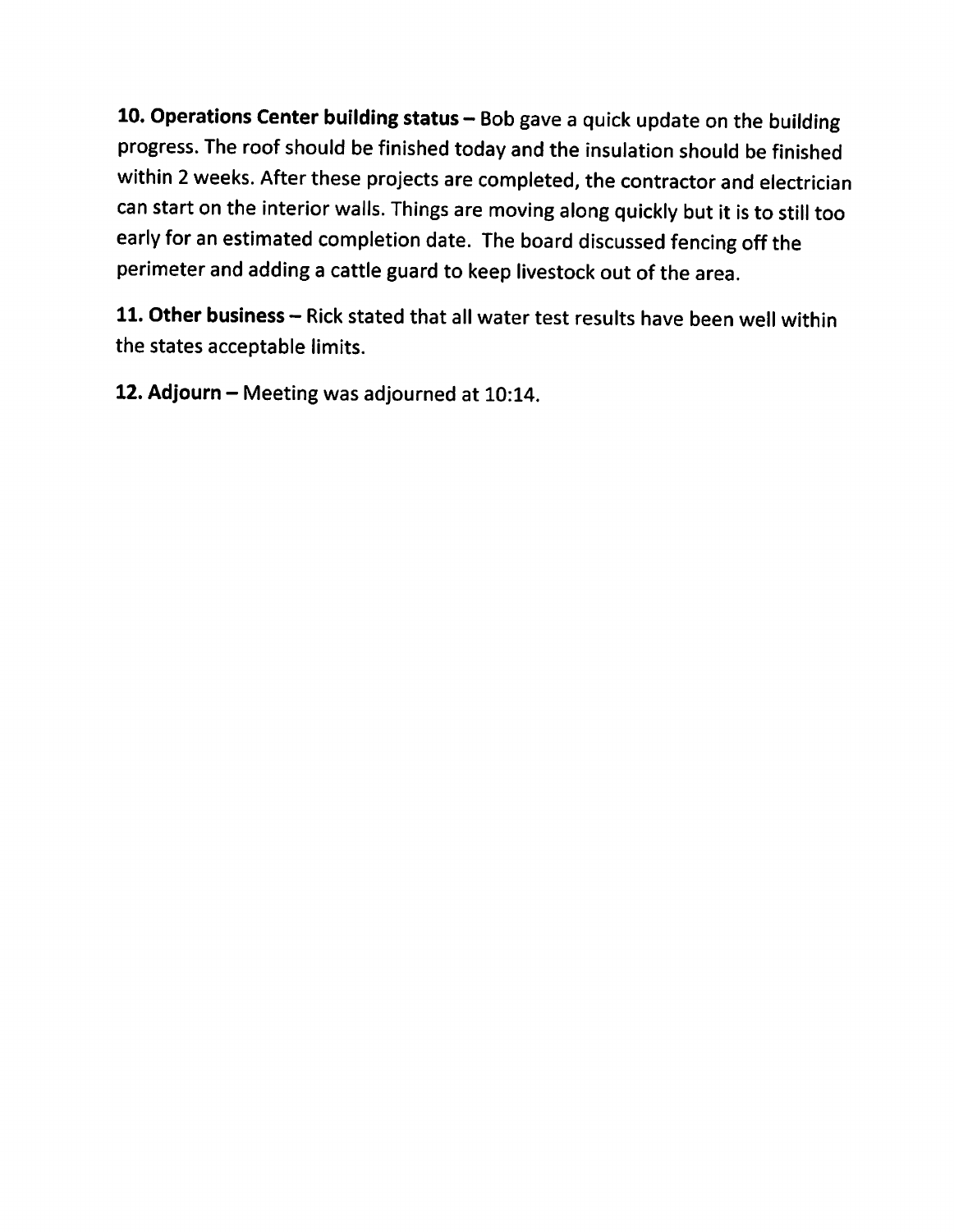#### **SFTR Metro District**

### **33712 Mt. View Dr., SFTR**

#### **9:00 AM, 12 Nov 2019**

**Robert L. Scott, President**

**Rick Kinder, Vice President**

**Nancy Allred, Secretary / Treasurer**

**Billy Hughes**

**RC Ghormley**

#### **1. Call to order**

**2. Proof of notice –** Posted per statutes

## **3. Roll Call**

All Board members were present

## **4. Determination of Quorum**

Quorum achieved

## **5. Approval of minutes of last meeting**

Minutes approved without changes

#### **6. Executive Session**

- **7. System status** 
	- **A. Review Sanitary Survey results**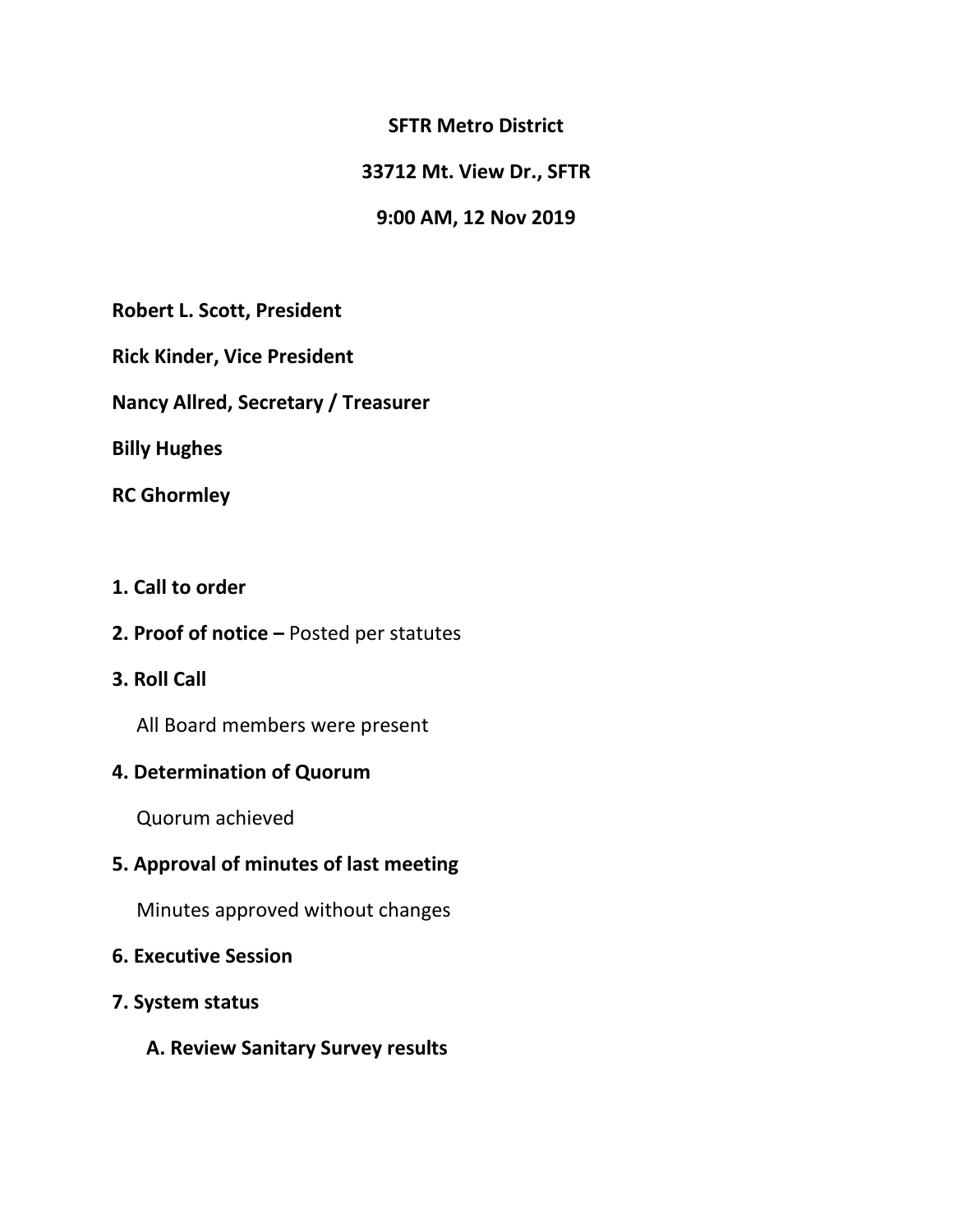Reviewed the report submitted by the State inspector and discussed the new State mandated changes to the Metro water system. For the first time, the State has established rules concerning the configuration, maintenance, and inspection of owners water systems which are beyond the Metro meter pits. This requires new protocols for the Metro and individual residents. While the Metro is required to inspect, verify and certify compliance to these new State mandates, the residents will be required to make and pay for any modifications their systems require. Metro personnel will advise residents of their required participation.

# **B. Discuss preliminary budget**

Overall, the draft budget Nancy prepared appeared to be an accurate forecast. It was suggested to split Utility costs into two line items and increase cost of water purchases from the City. Also discussed the need to increase the cost of Metro labor for meter pit installation by \$500. The motion to increase was made, seconded, and passed, effective this date.

It was decided to begin documenting the value of Ditch Rat participation as a line item on the budget report in order to make owners more aware of the possibility of someday operating the system solely with outside contractors.

# **8. Metro Operations Center**

## **A. Owners Rep report**

 The Center is effectively completed. There remains some purchasing of furnishings and equipment, which Bob will continue to oversee, but without further fee as Owners Rep.

## **9. Costs and benefits of monthly meter reads**

 The monthly meter reads have proven beneficial and will be continued. It was agreed to contract more maintenance type items as required to lessen the time demands on the Board members.

It was mentioned that, while attending mandated training classes, none of the Board members have ever found anyone in those classes that were unpaid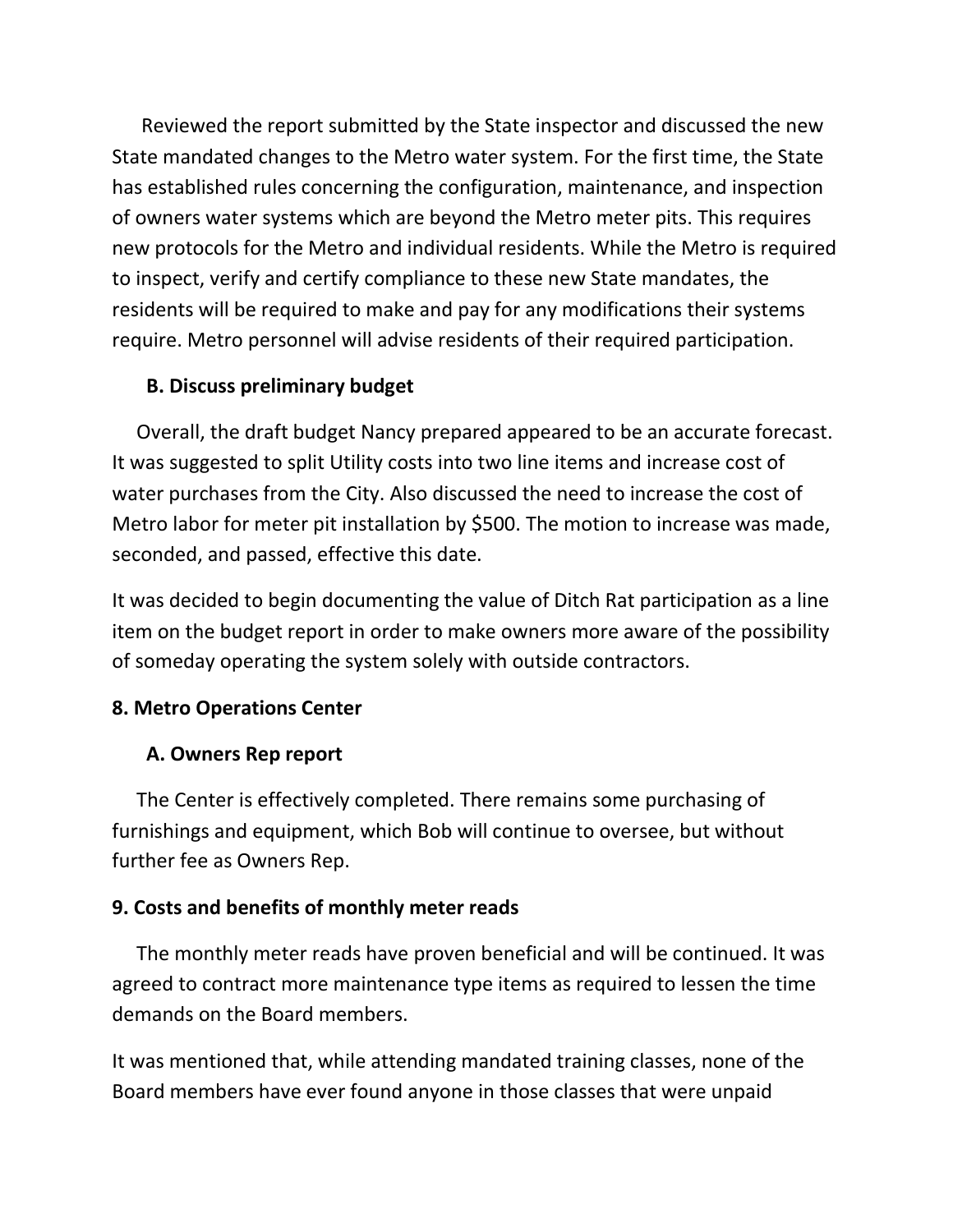volunteers, other than themselves. This isn't a ploy to gain accolades, but food for thought for the future.

# **10. Adjourn**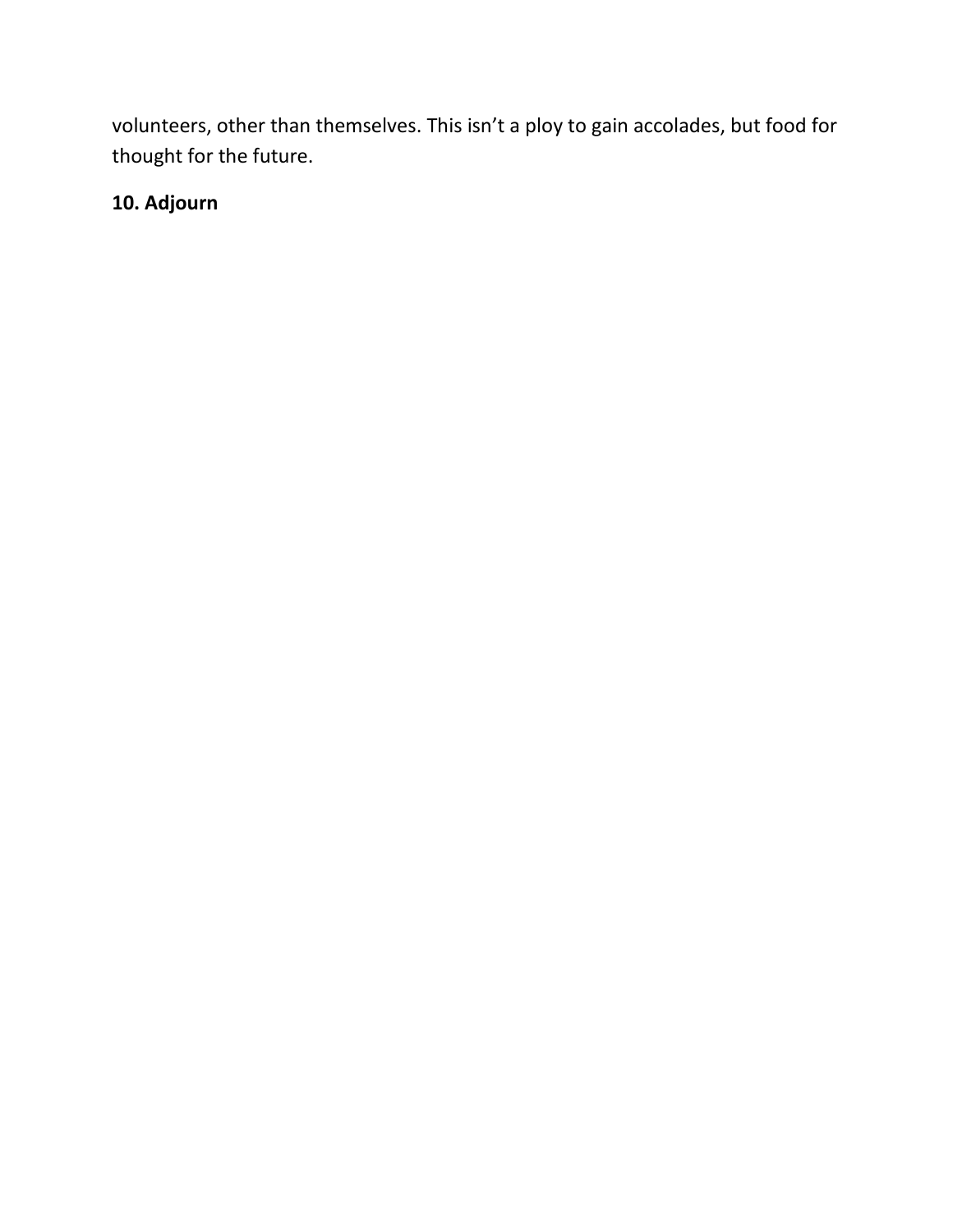**SFTR Metro District**

**Meeting Minutes**

**9:00 AM, 23 Dec 2019**

**Robert L. Scott, President**

**Rick Kinder, Vice President**

**Nancy Allred, Secretary / Treasurer**

**Billy Hughes**

**RC Ghormley**

- **1. Call to order**
- **2. Proof of notice –** Posted per statutes
- **3. Roll Call –** All Directors present
- **4. Determination of Quorum** Achieved

# **5. Approval of minutes of last meeting** – Approved

**6. Review and approval of 2020 budget** – Budget approved as modified. The Metro is currently accepting credit card payment without any customer surcharge and cannot continue to do so, as it adds up to a significant loss. In the future, the discount rate we pay the bank for credit card processing will be added to each bill paid by credit card.

**7. MOC budget status** – Those involved in purchasing for the MOC will consolidate and submit their numbers for items remaining. Nancy will prepare a current status re: the original approved budget amount.